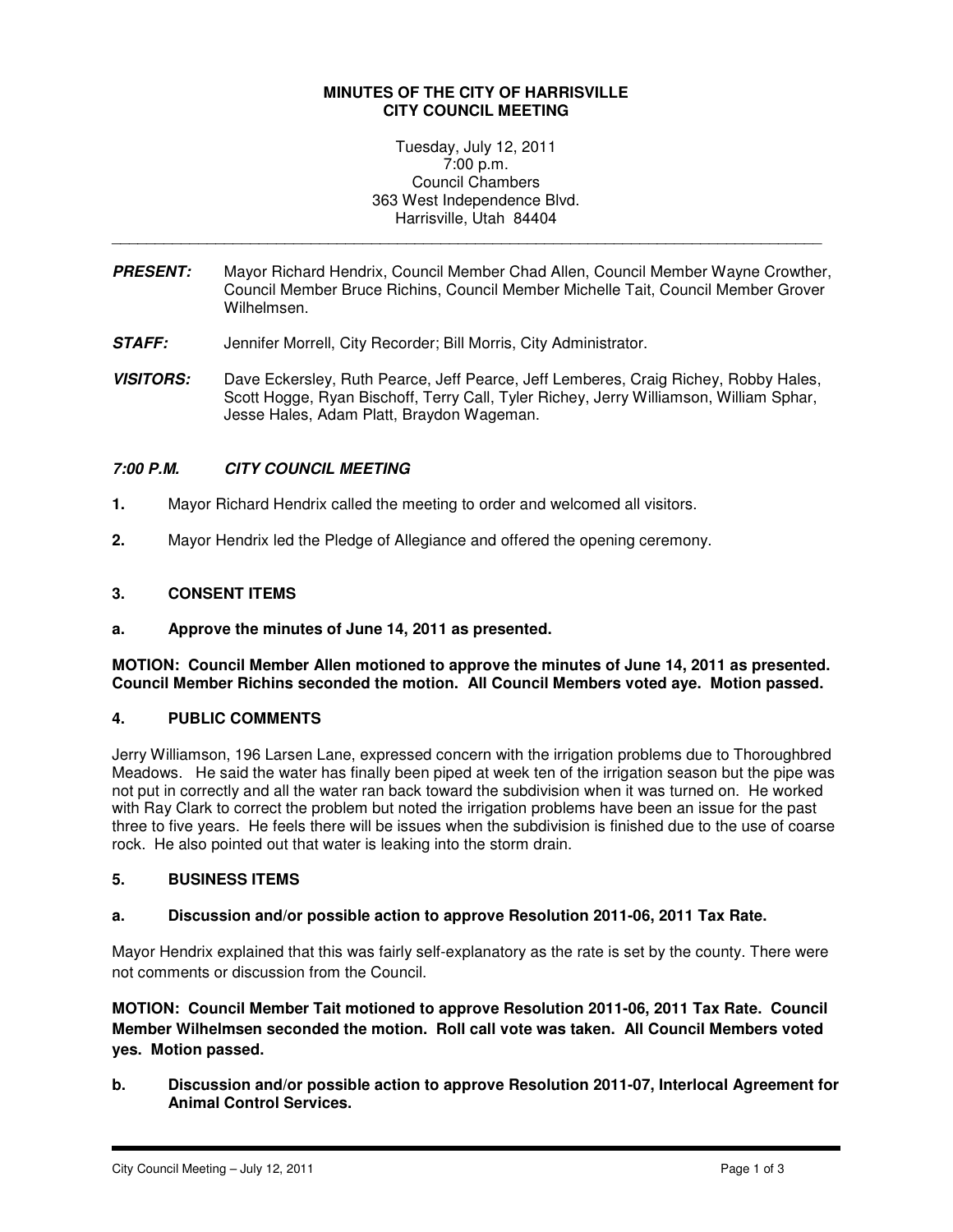Mayor Hendrix made a recommendation to table this item. He would like to have a discussion with the county regarding the formula they used along with a possible discrepancy in the population numbers that were used. Council Member Tait asked about the difference in the fees. Bill Morris explained there is a baseline fee and a population fee.

Council Members discussed the difference between what the City is paying now and the new fee in the agreement. Council Member Allen recused himself from this discussion because he works for the Weber County Sheriff's office. Mr. Morris said he has contacted Weber County about the population discrepancy.

**MOTION: Council Member Crowther motioned to table Resolution 2011-07, Interlocal Agreement for Animal Control Services, until the next scheduled meeting. Council Member Tait seconded the motion. All Council Members voted aye. Motion passed.** 

# **c. Discussion and/or possible action to approve Ordinance No. 439, Transportation Code.**

Mr. Morris asked Council Members to submit any typographical changes or formatting issues and only discuss substantive matters. Council Member Crowther asked to have "trash or refuge" added to 6.04.080 and "commercial vehicles to deliver by the most direct route possible" added to 6.04.090.

Council Member Crowther questioned the term transportation engineer. Mr. Morris read the definition and said we can change engineer to official. Council Member Crowther also asked to have weather events added to 6.08.020.

Council Member Allen asked that "vehicle possibly has been stolen" be added 6.10.020(3). Mr. Morris said he would change it to "may be stolen".

Council Member Crowther asked that "subject to City Council approval" be added to the end of 6.12.010(2a).

Council Member Crowther questioned the word "lot" on 6.12.040. He feels we should not regulate people selling cars on someone's lot. Mr. Morris explained that Wal-Mart does not want to become a used car lot and suggested adding something to the effect of "without the owner's permission". He will reword the paragraph so it does not prevent someone from shopping at Wal-Mart who has a for sale sign on their vehicle. Council Members decided just to delete the word "lot".

Council Member Crowther requested weight changes on 6.12.050 changing 18,000 pounds to 24,000 pounds for semi-trucks and 10,000 pounds to 18,000 pounds for certain vehicles.

Council Members discussed obstruction of the public right of way and the procedures for notifying owners of a violation. They decided to leave the 10 day period to rectify the situation.

Mr. Morris explained the problem with obstruction of mail boxes. Mayor Hendrix questioned the restrictions of brick mailboxes on 6.14.030(5b). Mr. Morris said the intent is to protect the City if there is an accident. Council Member Crowther asked if "rocks" can be changed to "boulders" on 6.14.030(5b). Mr. Morris said it can be changed to "boulder/rock structure".

Council Members discussed Chapter 6.16, Winter Snow Removal. Mr. Morris pointed out that the City is only concerned about parking on the roads if there is a snow event. He discussed the ticketing procedure and the steps that are taken. Mayor Hendrix asked about the use of "travel-way". Mr. Morris said that is okay because we want it to be moved onto the right-of-way but not out onto the street where people travel.

Mayor Hendrix questioned the last sentence on 6.20.020. Mr. Morris said that sentence can be removed. Council Member Crowther asked if that sentence should be moved to the first paragraph. Mr. Morris explained that drivers still need to yield.

Council Member Richins asked why the City is adopting this ordinance. Mr. Morris explained that the old ordinance incorporated state code that no longer exists. He said this will incorporate the new title 41.6a.

**MOTION: Council Member Allen motioned to approve Ordinance No. 439, Transportation Code,**  with the changes that were discussed. Council Member Wilhelmsen seconded the motion. Roll **call vote. All council members voted yes. Motion passed.**